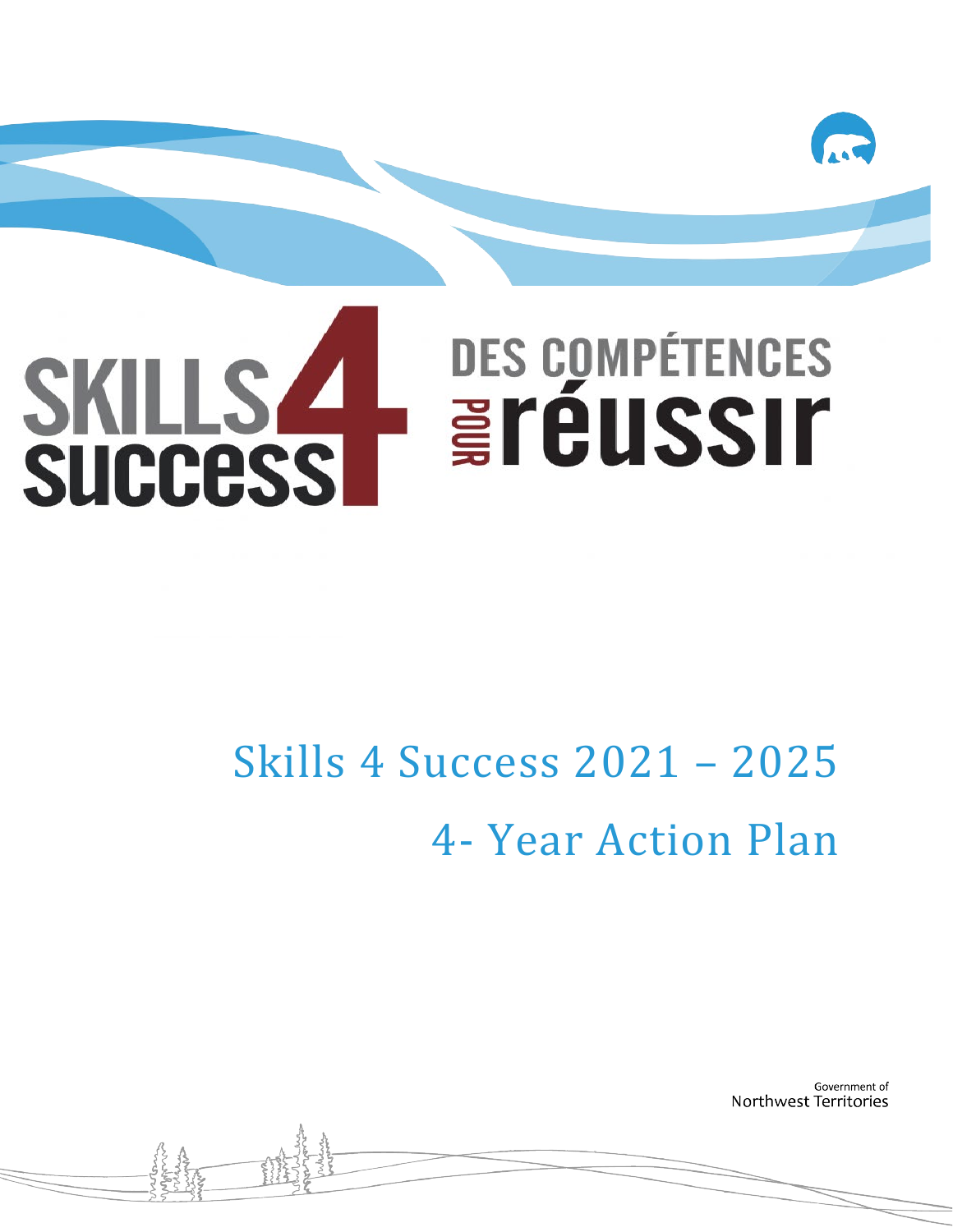If you would like this information in another official language, call us. English

Si vous voulez ces informations dans une autre langue officielle, contactez-nous. French

> Kīspin ki nitawihtīn ē nīhīyawihk ōma ācimōwin, tipwāsinān. Cree

Tłįchę yatı k'èè. Di wegodi newę dè, gots'o gonede. Tłįcho

Perihtřís Dëne Sųłiné yati t'a huts'elkër xa beyáyati theoa pat'e, nuwe ts'ën yółti. Chipewyan

Edi gondi dehgáh got'je zhatié k'éé edati'éh enahddhę nide naxets'é edahií. South Slavey

K'áhshó got'ıne xada k'é hederi pedihtl'é yeriniwę nídé dúle. North Slavey

Jii gwandak izhii ginjìk vat'atr'ijąhch'uu zhit yinohthan jì', diits'àt ginohkhìi. Gwich'in

> Uvanittuaq ilitchurisukupku Inuvialuktun, ququaqluta. Inuvialuktun

Inuktitut

Hapkua titiqqat pijumagupkit Inuinnaqtun, uvaptinnut hivajarlutit. Inuinnagtun

> Indigenous Languages: ecepublicaffairs@gov.nt.ca

French: 867-767-9348 866-561-1664 Toll Free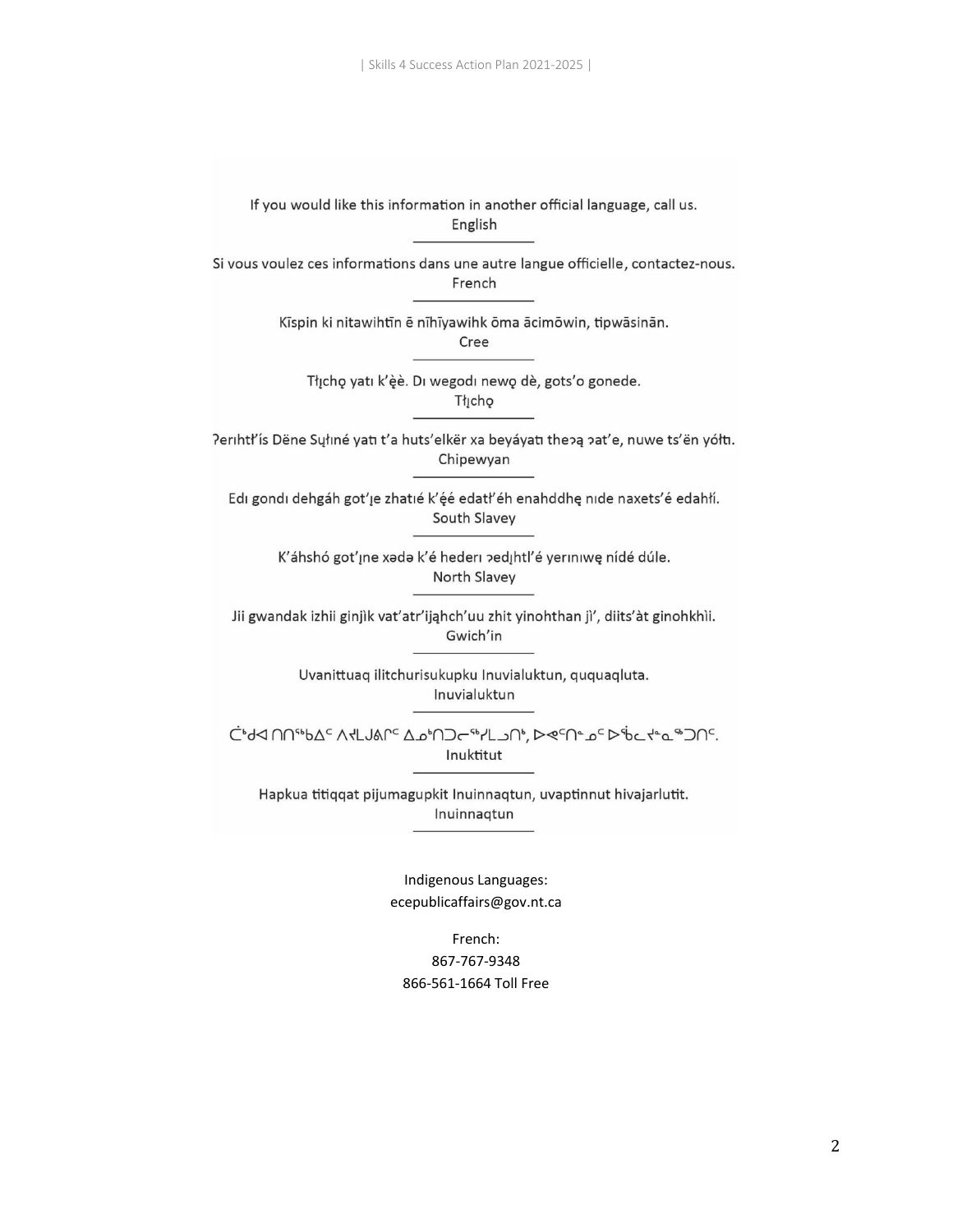### <span id="page-2-0"></span>**Table of Contents**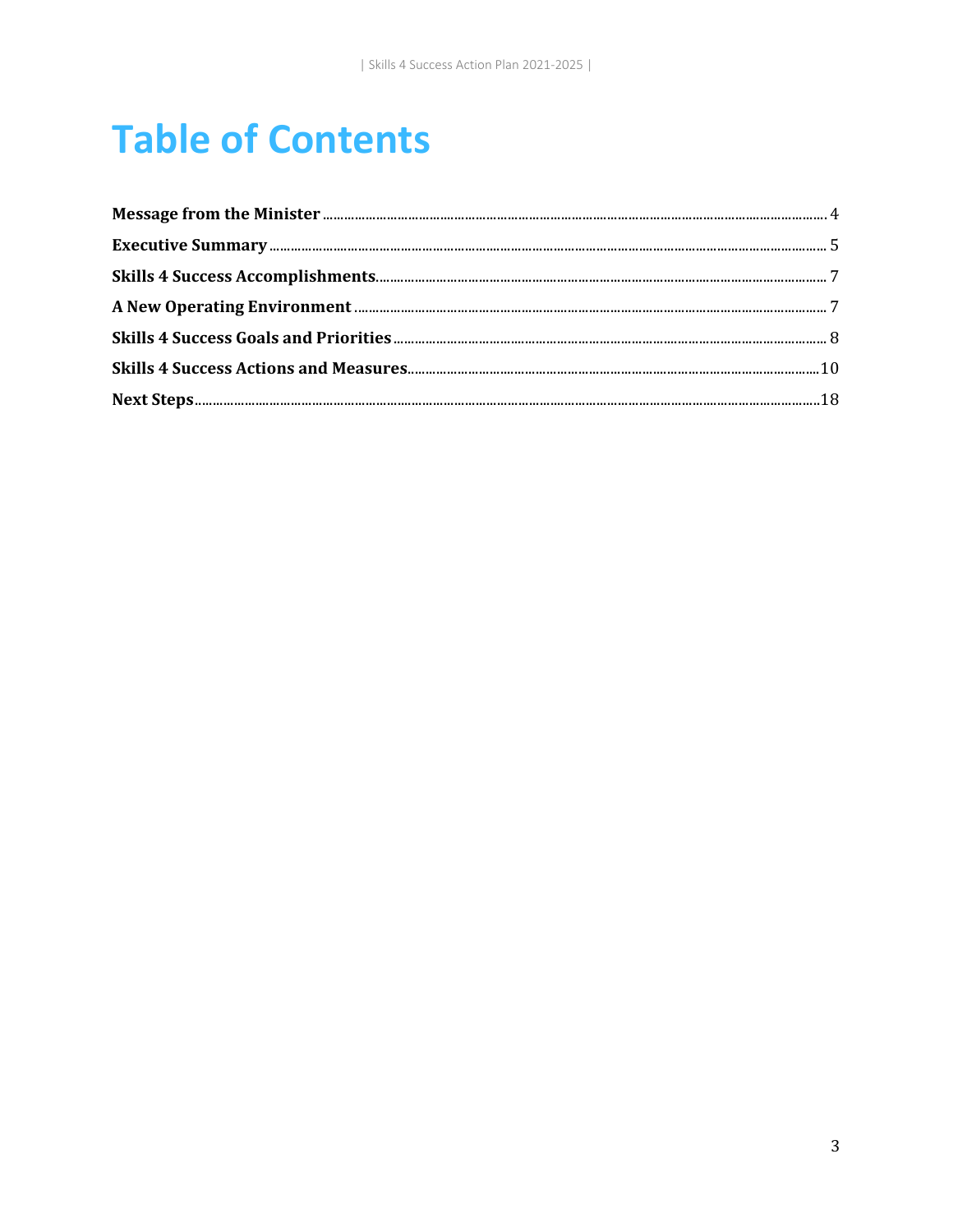### **A Message from the Minister**

As Minister of Education, Culture and Employment, I am proud to present the *Skills 4 Success 4-Year Action Plan 2021-2025*. This Action Plan supports the Government of Northwest Territories' *Skills 4 Success 10-Year Strategic Framework* with four foundational goals to achieve the Skills 4 Success vision: "*NWT residents have the skills, knowledge and attitudes for employment success*".

Like elsewhere in Canada and beyond, labour markets in the Northwest Territories were not immune to the impacts of COVID-19. Everything as we knew it changed, and this presents an opportunity to ensure that NWT residents are positioned to take advantage of the opportunities that will arise as we move forward.

We want northern residents to be first in line for jobs in the NWT. We also want to build a skilled workforce to meet our current and future labour demand.



To better understand our changing labour market, we again partnered with the Conference Board of Canada to provide new information on the NWT. This data enables us to make informed decisions and adapt our advanced education and training programs, supports and services to better link to the NWT's labour market needs today and in the future.

To inform this Action Plan, we held virtual engagement sessions and created an online survey to hear from Indigenous Governments, Indigenous Organizations, non-government organizations, education partners, training providers, industry sectors, employers, workers, students, parents and volunteers.

We listened to all the voices and that important feedback has helped to shape the actions in this Plan. Through all of our engagements, we heard about the need to be flexible, support new and innovative ideas, and collaborate in different ways to achieve better outcomes.

I am optimistic that with this approach, we will achieve strong education, training and employment outcomes, and support targeted efforts for education, training and employment opportunities that benefit Indigenous Peoples.

The actions in this Plan support Indigenous well-being, by focusing on the jobs that are in demand in the NWT, and by preparing workers for opportunities that we have yet to discover.

I would like to thank all those who took the time to attend engagements and provide their valuable input into the development of this Action Plan. We look forward to implementing it and working with residents to create a strong labour market with opportunities across the NWT.

#### **Honourable R.J. Simpson**

Minister of Education, Culture and Employment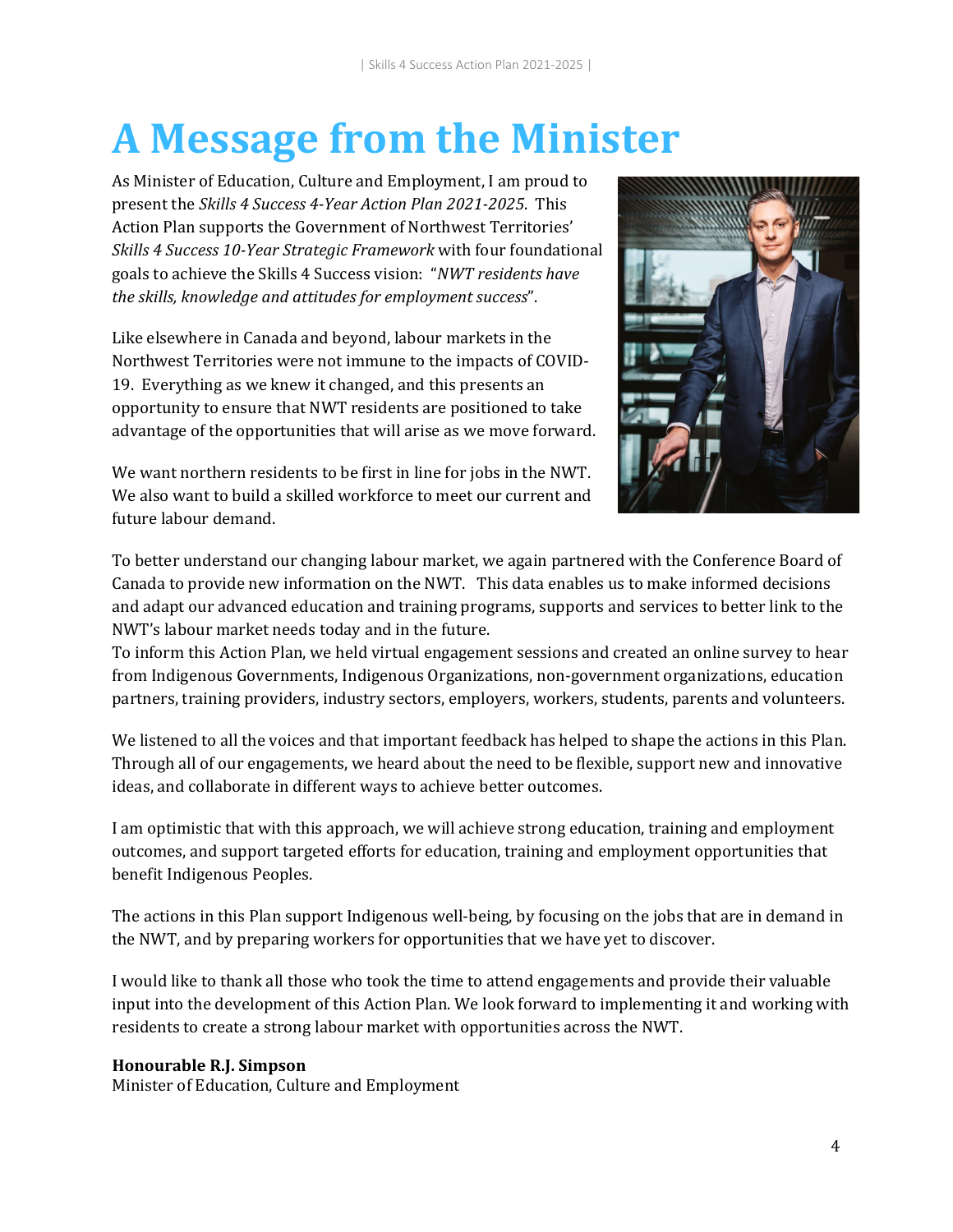### <span id="page-4-0"></span>**Executive Summary**

On behalf of the Government of the Northwest Territories (GNWT), the Department of Education, Culture and Employment (ECE), developed the *Skills 4 Success 10-Year Strategic Framework* (Framework), with the vision, "NWT residents have the skills, knowledge and attitudes for employment success".

The Framework identifies four fundamental goals with priorities designed to develop NWT residents' skills through education and training, close education and employment gaps through streamlined supports, address recruitment and retention challenges, and provide reliable labour market data for informed decision making.

*Skills 4 Success 4-Year Action Plan 2021-2025* builds upon the Framework and outlines the actions that the GNWT will take, with its partners, to improve employment success, close skill gaps for indemand jobs, and more effectively respond to employer and industry needs. It focuses on using labour market information to enable evidence-based decision making, while also listening to education and training providers, employers and industry partners, and other governments and agencies to understand the best approach to advance the skills and education of NWT residents.

The NWT is well placed to participate in the reshaping of careers to create more opportunities for its residents. The GNWT will focus on developing online profiles for 300 NWT jobs in demand to showcase the many choices that are available.

This Action Plan includes 17 new actions to bring about system change. There is focus on collaborating with NWT post-secondary education and training providers to align programs with the jobs that are needed as they are important partners that contribute to labour development.

Access to laddering programs and career and employment counseling remain prevalent in the new 4-Year Action Plan 2021-2025. NWT students and youth must be aware of the jobs that exist now and in the future and how to access education and training to secure those jobs, starting with programming that is flexible for advancement or "laddering up" to the next level.

We want the public to perceive the trades as a first choice career option and respect the professionalism of Journeypersons. This Action Plan enhances the profile and recognition of NWT trades as desirable careers. Professional training for technical, engineering and management roles are highlighted as is micro-credentialing to enable NWT residents to obtain professional development and advance in their careers.

The GNWT is promoting two new pilot approaches in this action plan: to support flexible apprenticeship options in achieving their Journeyperson certification and the other pilot promotes laddering of Science, Technology, Engineering, and Math (STEM) professions to more advanced roles.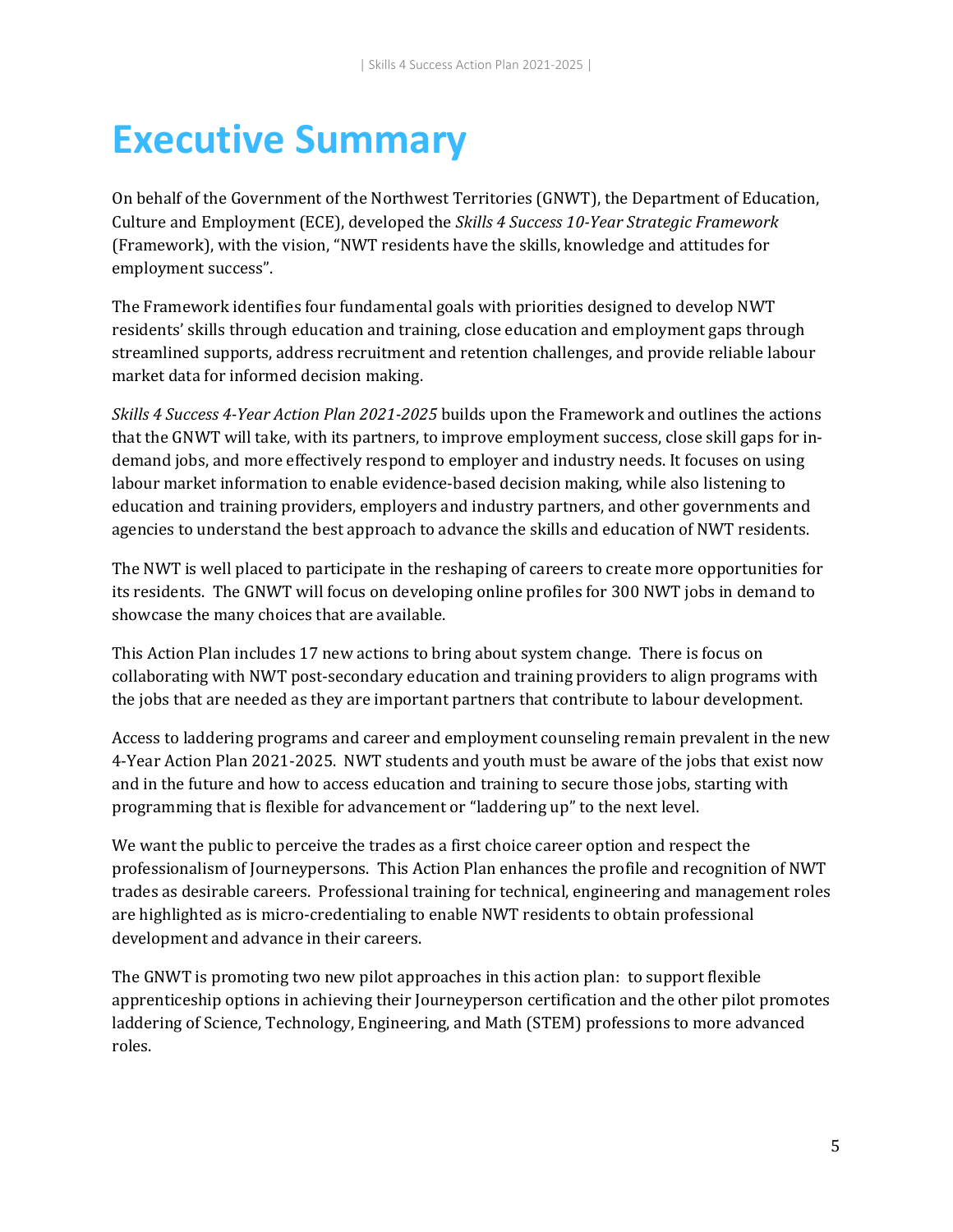There is a place for every NWT resident in Skills 4 Success. All occupations in demand are separated into different levels of skill and education, beginning with less than high school, followed by high school achievement, skilled trade certification and college diploma, university degree, and then management experience.

All jobs within the skill levels are important. For example, every community needs cleaners and cashiers (less than high school), receptionists and truck drivers (high school), mechanics, plumbers and electricians (skilled trades), administrative assistants and early childhood educators(college), teachers, nurses and social workers (university) and school principals, money managers, and senior government officials (management).

Each of those jobs requires different levels of education, skill development and training. Action Plan 2021-2025 creates many opportunities for NWT residents to be active in the economy and develop their skills, knowledge and attitudes for employment success.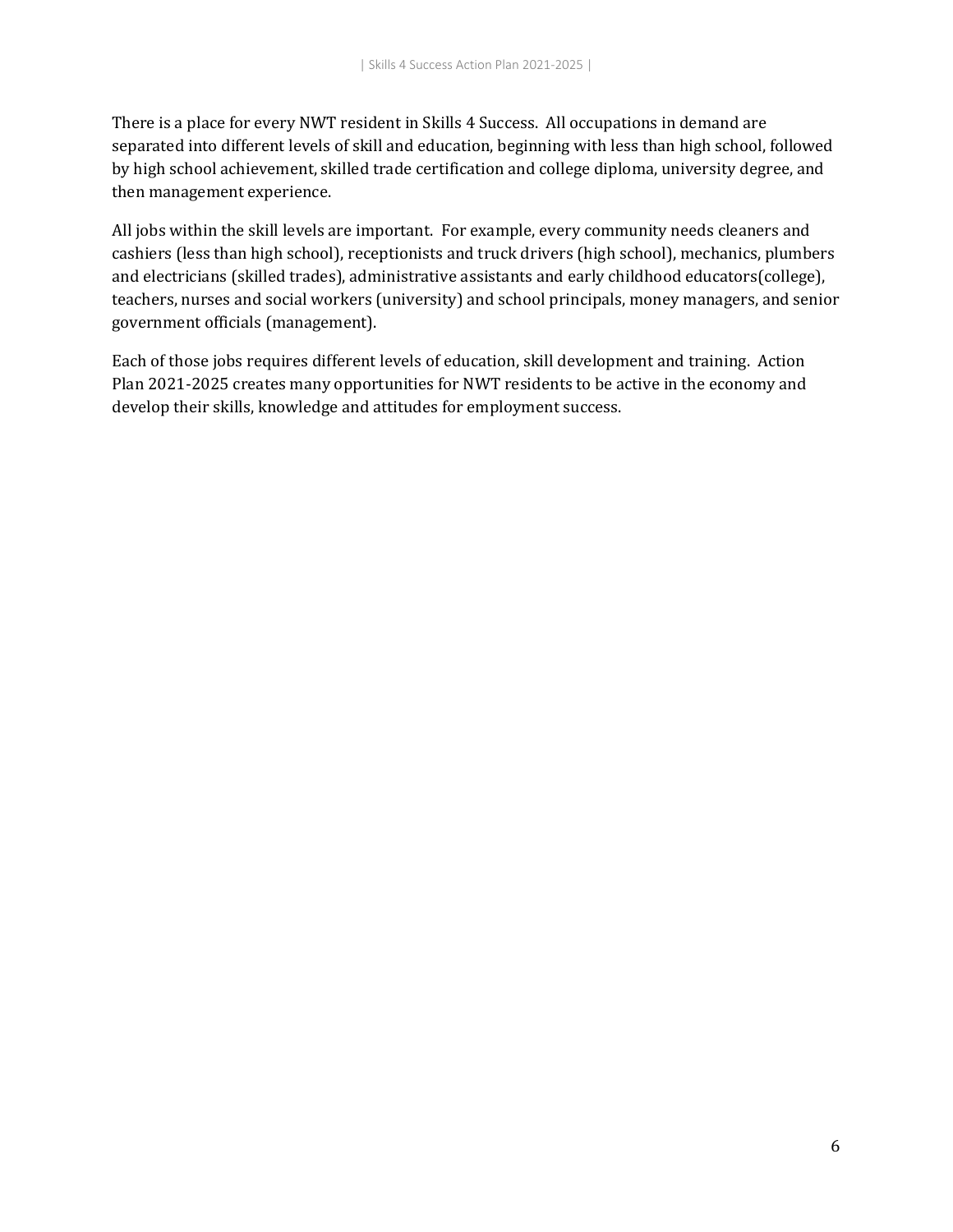### <span id="page-6-0"></span>**Skills 4 Success Accomplishments**

Skills 4 Success is built upon a continuum of strategies that are essential for education and employment success in the NWT. The *[Skills 4 Success 10-Year Strategic Framework 2015-2025](https://www.ece.gov.nt.ca/sites/ece/files/resources/skills_4_success_-_10-year_strategic_framework.pdf)* (Framework) is the overarching GNWT strategy for building the NWT labour market and workforce. This Framework is linked with other strategies within ECE in addressing the GNWT's 18<sup>th</sup> Legislative Assembly's priority of fostering lifelong learning, skills development, training, and employability within the NWT workforce. It also helps to address the 19th Legislative Assembly's priority of creating employment in the NWT small communities. The Framework sets out to ensure that the NWT's education and training system keeps pace with changing dynamics of the labour market so that NWT residents, students and workers gain the skills required in a  $21$ <sup>st</sup> century economy and labour market.

On November 4, 2016, the Minister of ECE tabled the first Skills 4 Success 4-Year Action Plan 2016- 2020 (Action Plan) in the Legislative Assembly. The Action Plan focused on skills development, supports, NWT workforce partnerships and labour market information, and represented the work that would be pursued over the four years. It provided Skills 4 Success with a foundation for implementing evidence-based actions that would help NWT residents succeed in adult and postsecondary education and skills training pursuits that lead to employment.

We have learned from that implementation and documented our findings in the *[Skills 4 Success](https://www.ece.gov.nt.ca/en/content/skills-4-success-2016-2020-performance-review-report-rapport-devaluation-de-rendement-de)  [Performance Review Report](https://www.ece.gov.nt.ca/en/content/skills-4-success-2016-2020-performance-review-report-rapport-devaluation-de-rendement-de)* (Report). The data for the Report primarily stems from administrative information within ECE, the NWT Bureau of Statistics, Aurora College, Statistics Canada, Employment and Social Development Canada, and Immigration, Refugees and Citizenship Canada.

### <span id="page-6-1"></span>**A New Operating Environment**

There has been significant change to the NWT's labour market environment since Skills 4 Success began in 2015. New strategies were developed with individual action plans that improved programs and services for NWT residents. The commitment was made to transform Aurora College into a polytechnic university by 2025 to increase post-secondary education opportunities. The *[NWT Post-Secondary Education Strategic Framework](https://www.ece.gov.nt.ca/en/content/nwt-post-secondary-education-strategic-framework-2019-2020)* 2019-2029 was released and defined a vision and goals for the post-secondary education system. New post-secondary legislation, the *[Post-](https://www.ntassembly.ca/sites/assembly/files/reprint_-_bill_48_-_post-secondary_education_act.pdf)[Secondary Education Act](https://www.ntassembly.ca/sites/assembly/files/reprint_-_bill_48_-_post-secondary_education_act.pdf)* received assent and is anticipated to come into force in 2022. We have new post-secondary providers operating in the NWT and among all that; the world faced a global pandemic which had profound impact on every sector and livelihood that we know.

We have been reminded that we are stronger when we collaborate and support one another. The design, development and delivery of education, skills training and employment programs, services and supports requires a whole of government approach to ensure success and sustainability. Formalized partnerships across departments, divisions and agencies will enhance the effectiveness and efficiency of education, training and employment programs, services and supports. Collaborative relationships with external partners and stakeholders (e.g., businesses, industries,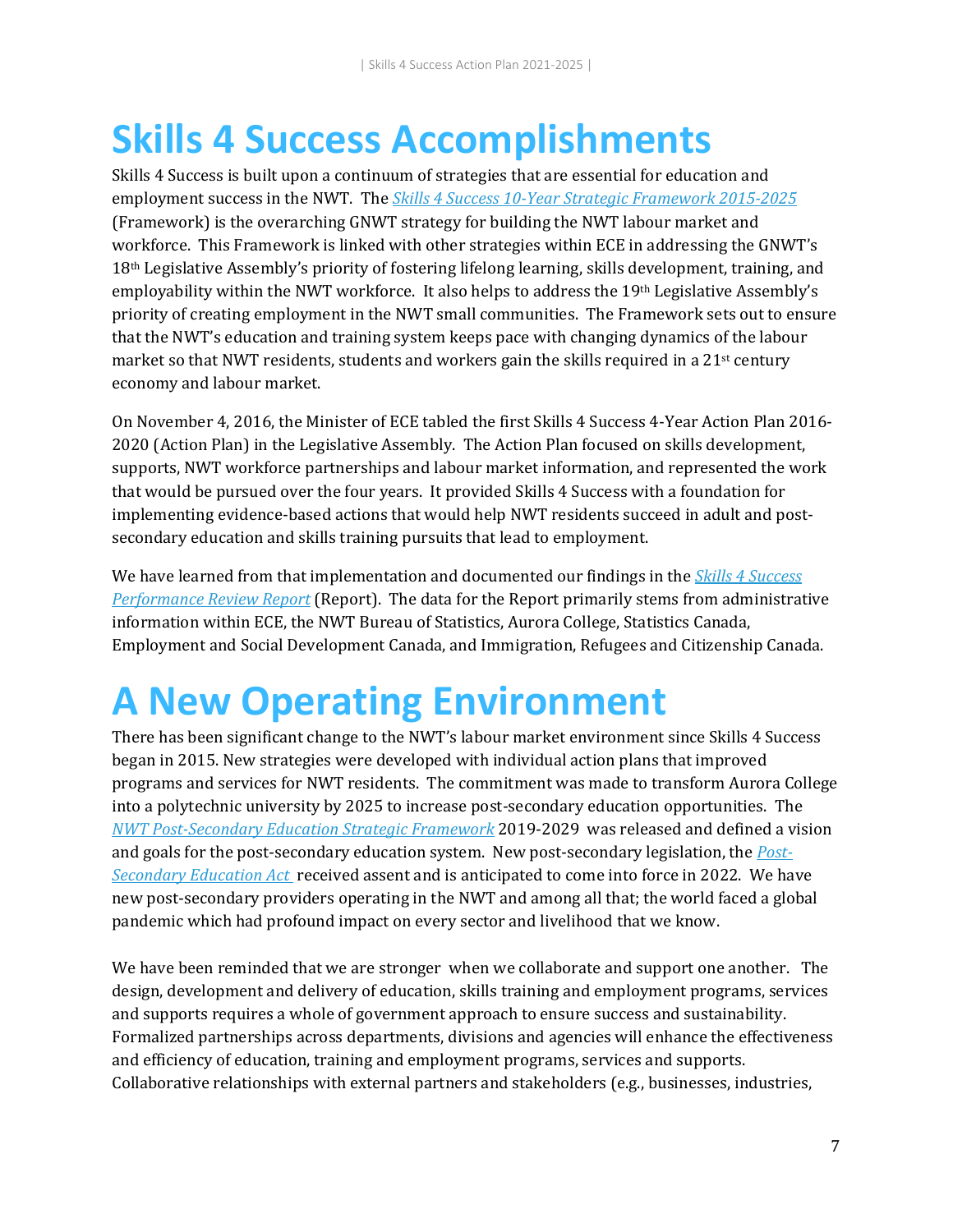training partners) will further strengthen the capacity of the GNWT to build the knowledge, skills and abilities of residents, necessary for employment success.

Applying an equity lens will help ensure this action plan supports equal access to education and employment opportunities for all residents regardless of where they live, their ethnic and cultural background, ability level, age and gender.

### <span id="page-7-0"></span>**Skills 4 Success Goals and Priorities**

This Skills 4 Success action plan is built upon the four foundational goals from the *Skills 4 Success 10-Year Strategic Framework* (2015-2025):

#### **Goal 1 – Skill Levels Increase through Relevant Education and Training**

"The adult and post-secondary education and skills training system needs to be both innovative and adaptive to changing labour market demands. The GNWT will work in partnership with stakeholders to design and deliver programs that directly address the education and training needs and economic realities of communities across the North. Changing how we operate does not necessarily mean investing more money. It means managing existing resources more effectively and finding alternative approaches to expand the reach and success of programs."[1](#page-7-1)

Priority: 1.1 Skills development and post-secondary education programs are aligned with labour market demands

- 1.2 Adult and basic education programs lead to employment
- 1.3 Pathways exist where students earn dual credits towards post-secondary or job related credentials
- 1.4 Programs focus on achieving defined outcomes in support of employment
- 1.5 Programs build long-term capacity for existing and emerging northern economic opportunities

#### **Goal 2 – Education and Employment Gaps Bridged through Targeted Supports**

"There is an ongoing need for targeted supports to help underrepresented segments of the labour market overcome barriers to education and employment. A more coordinated system between service delivery agents in the NWT can reduce duplication, address gaps in service delivery and expand the reach of services to employers and individuals needing support."[2](#page-7-2)

- Priority: 2.1 Partners work together to streamline the delivery of career development supports and services
	- 2.2 People have supports and incentives to increase competencies and improve individual well-being and employability to move into available jobs

j

<span id="page-7-1"></span><sup>1</sup> *Skills 4 Success 10-Year Strategic Framework*, page 16

<span id="page-7-2"></span><sup>2</sup> Ibid. page 17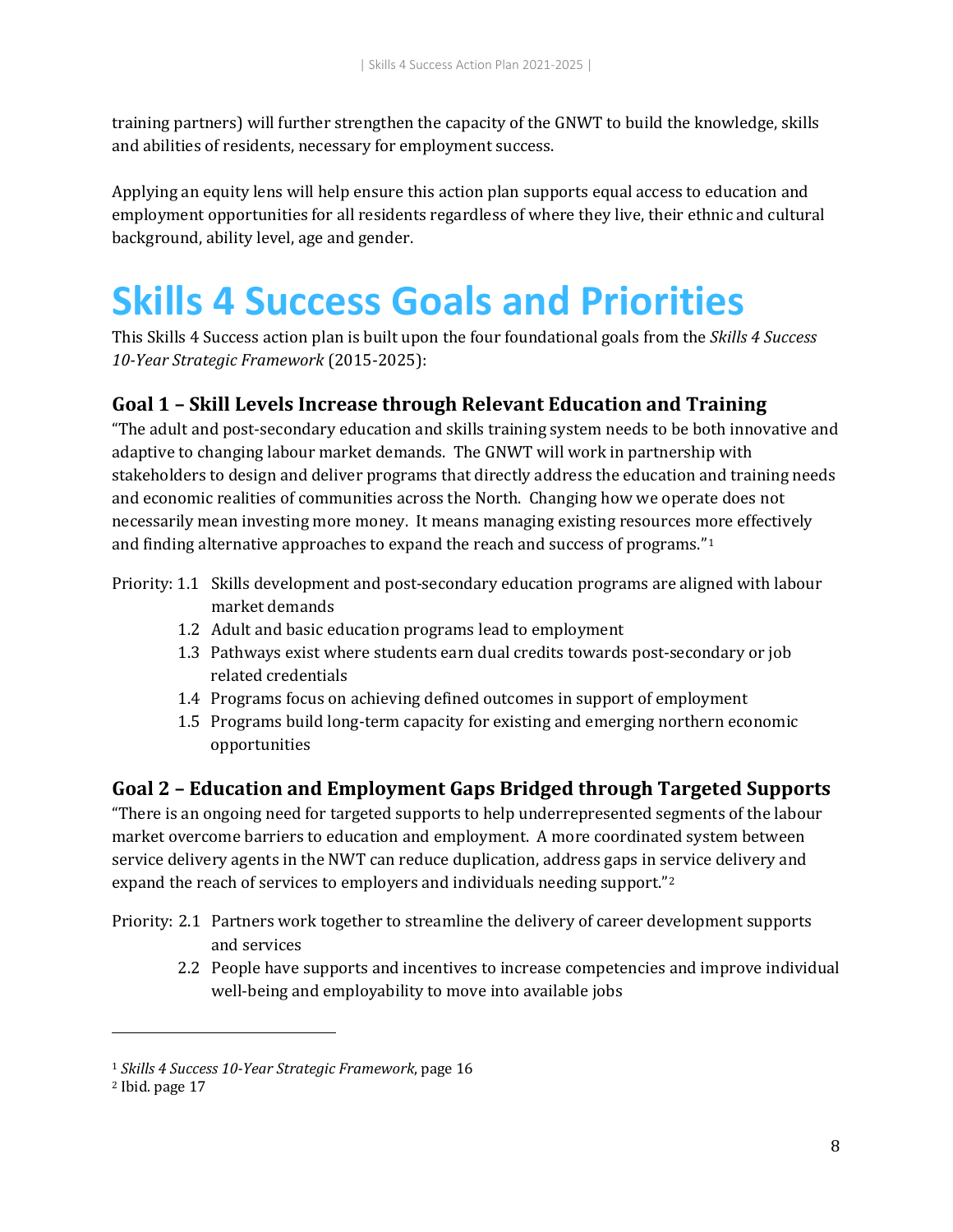- 2.3 People are supported through post-secondary education to develop skills that lead to employment
- 2.4 Employers are supported through partnerships and incentives to hire and train NWT residents

#### **Goal 3 – Growth of the NWT Workforce through Partnerships**

"Growing the NWT workforce and keeping capacity in the North will require dual effort to recruit and retain skilled workers. This means working with employers to support new graduates, skilled workers and professionals to stay in the NWT through strong workforce engagement and progressive management practices."[3](#page-8-0)

- Priority: 3.1 NWT residents are provided opportunity for education and skills training to enter and advance in the workplace
	- 3.2 The NWT's resident labour force is the primary focus of recruitment and retention initiatives
	- 3.3 New graduates, skilled workers and professionals are provided incentives and supports to stay in the NWT
	- 3.4 In-demand and hard to fill positions are targeted for recruitment outside the NWT when needed

#### **Goal 4 – Improved decision making with access to relevant labour market information**

"People make life changing decisions on a daily basis that impact their education, career and personal circumstances. Ensuring there is timely and relevant labour market information will enable students, job seekers and workers make informed career and life choices. Employers will also benefit from access to forecasted trends and analysis to develop effective training plans and manage human capital in the NWT. With proper information, education and training partners can also deliver programs that respond directly to labour market demands."[4](#page-8-1)

Priority: 4.1 There is improved awareness of labour market information and its value

- 4.2 Information on career, education and training opportunities, programs and supports is easy to find and use
- 4.3 Labour market information and data is maintained, analyzed and shared among stakeholders

j

<span id="page-8-0"></span><sup>3</sup> Ibid. page 18

<span id="page-8-1"></span><sup>4</sup> Ibid. page 19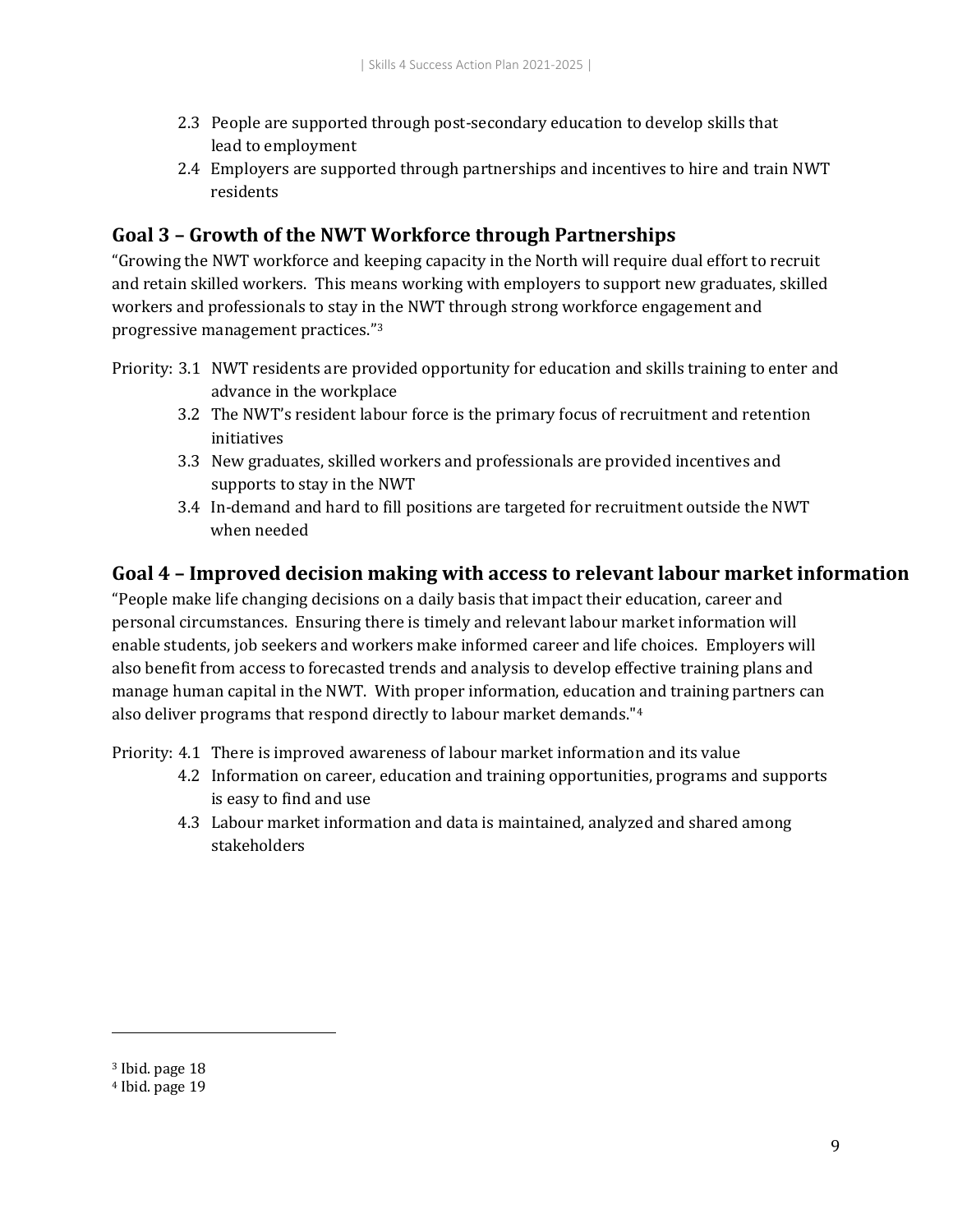### <span id="page-9-0"></span>**Skills 4 Success Actions and Measures**

*Skills 4 Success Action Plan 2021-2025* includes 17 specific actions to bring about system change. It supports the Strategic Framework's foundational goals, priorities and vision: "*NWT residents have the skills, knowledge and attitudes for employment success*".

This four year plan requires the collaboration of all GNWT departments, NWT post-secondary education and training providers, and public and private sector employers, to work together to support the development of the NWT's workforce. The actions will be reported on annually with results posted on ECE's website.

Fundamental to all of the actions is the requirement that NWT Indigenous peoples receive priority and are able to benefit from these actions. This is the lens by which all targeted efforts will be implemented.

| Goal #1: Increased skill levels through relevant education and training                                         |                                                                                                                                                                                                    |                                                                                                                                                                                                                                                                                                                                                                                                         |                                                   |
|-----------------------------------------------------------------------------------------------------------------|----------------------------------------------------------------------------------------------------------------------------------------------------------------------------------------------------|---------------------------------------------------------------------------------------------------------------------------------------------------------------------------------------------------------------------------------------------------------------------------------------------------------------------------------------------------------------------------------------------------------|---------------------------------------------------|
| <b>Priority</b>                                                                                                 | <b>Actions</b>                                                                                                                                                                                     | <b>Indicators</b>                                                                                                                                                                                                                                                                                                                                                                                       | <b>Lead Department</b>                            |
| 1.1 Skills development<br>and post-secondary<br>education programs<br>are aligned with labour<br>market demands | #1-Promote the delivery of<br>programs that lead to NWT<br>jobs in demand, by working<br>in partnership with post-<br>secondary education (PSE)<br>providers to provide those<br>program offerings | 1A-Number and<br>name of PSE<br>programs delivered<br>in NWT that align<br>with jobs in demand<br>1B-Number and<br>name of other PSE<br>programs delivered<br>in NWT<br>1C-Number of<br>students in listed<br>programs from #1A<br>and $#1B$<br>1D-Student retention<br>rates in listed<br>programs from #1A<br>and $#1B$<br>1E-Student<br>completion rates in<br>listed programs from<br>#1A and $#1B$ | <b>ECE</b> in collaboration<br>with PSE providers |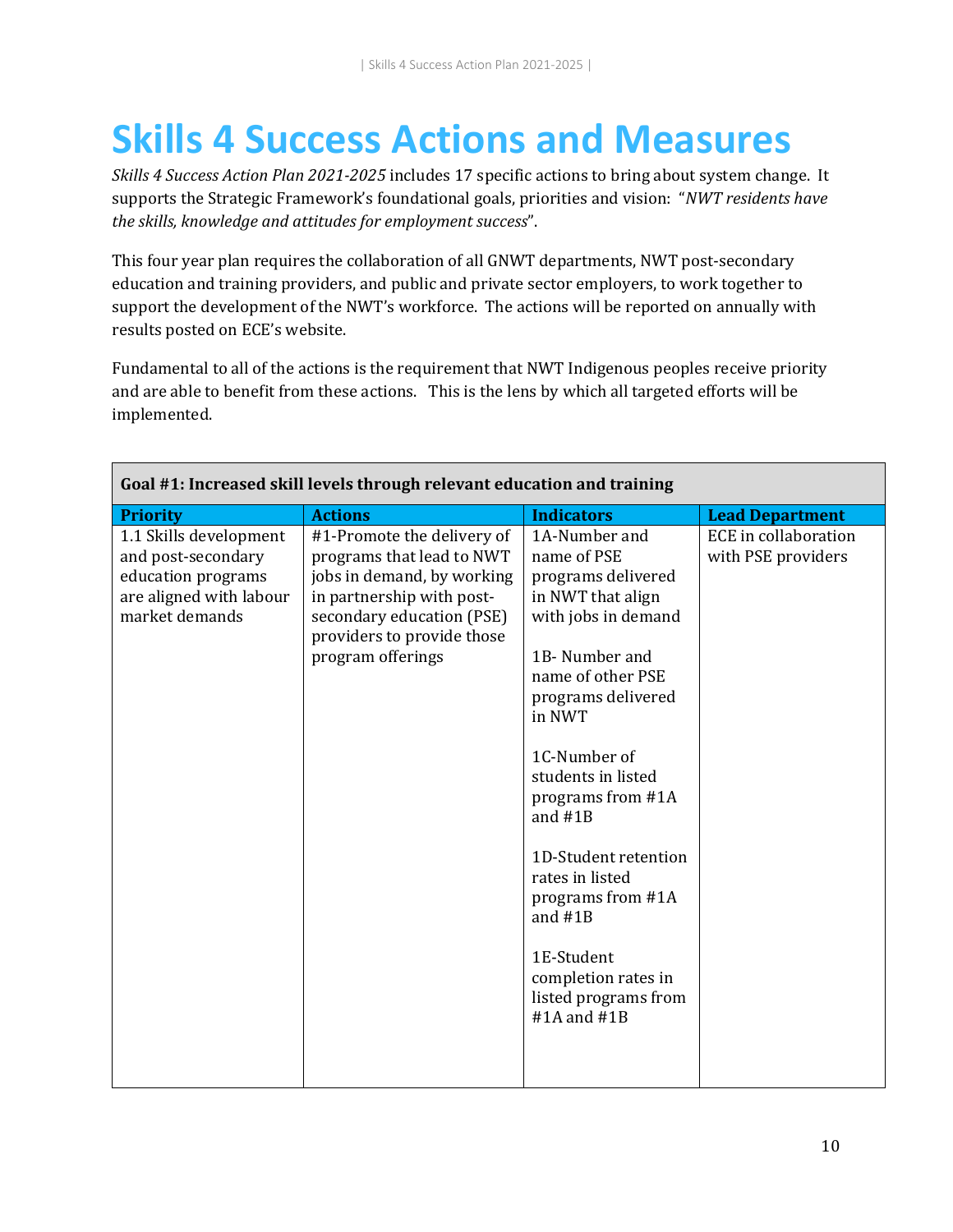| <b>Priority</b>                                                       | <b>Actions</b>                                                         | <b>Indicators</b>                     | <b>Lead Department</b>      |
|-----------------------------------------------------------------------|------------------------------------------------------------------------|---------------------------------------|-----------------------------|
| 1.2 Adult and basic                                                   | #2-Promote the delivery of                                             | 2A-Number and                         | <b>ECE</b> in collaboration |
| education programs                                                    | laddering programs that                                                | name of laddering                     | with NWT PSE                |
| lead to employment                                                    | lead to further education,                                             | programs accessible                   | providers                   |
|                                                                       | by working in partnership<br>with post-secondary                       | to students                           |                             |
| 1.4 Programs focus on<br>achieving defined                            | education (PSE) providers                                              | 2B-Number of                          |                             |
| outcomes in support of                                                | to provide those programs                                              | students in listed                    |                             |
| employment                                                            |                                                                        | laddering programs                    |                             |
|                                                                       | Laddering programs are considered<br>are Adult Learning and Basic      | from #2A                              |                             |
|                                                                       | Education (ALBE), Occupational                                         |                                       |                             |
|                                                                       | Certificate Access (OCAP), and<br>University and College Access (UCAP) | 2C-Student                            |                             |
|                                                                       |                                                                        | completion rates in                   |                             |
|                                                                       |                                                                        | listed laddering<br>programs from #2A |                             |
| 1.2 Adult and basic                                                   | #3-Support NWT                                                         | 3A-Number of NWT                      | Justice in collaboration    |
| education programs                                                    | incarcerated persons with                                              | incarcerated                          | with ECE                    |
| lead to employment                                                    | adult learning and basic                                               | residents that                        |                             |
|                                                                       | education (ALBE),                                                      | participate in courses                |                             |
|                                                                       | achievement of high school                                             | and programs by                       |                             |
|                                                                       | courses, General Education                                             | course/program                        |                             |
|                                                                       | Diploma (GED), trades<br>exam preparation, first                       | name                                  |                             |
|                                                                       | level safety courses and life                                          | 3B-Number of NWT                      |                             |
|                                                                       | skills                                                                 | incarcerated                          |                             |
|                                                                       |                                                                        | residents that                        |                             |
|                                                                       |                                                                        | complete courses and                  |                             |
|                                                                       |                                                                        | programs by                           |                             |
|                                                                       |                                                                        | course/program                        |                             |
| 1.3 Pathways exist                                                    | #4-Identify, prioritize and                                            | name<br>4A-Number and                 | <b>ECE</b> in collaboration |
| where students earn                                                   | distribute information on                                              | name of micro-                        | with GNWT                   |
| dual credits towards                                                  | micro-credential certified                                             | credential programs                   | departments, NWT            |
| post-secondary or job                                                 | courses and programs that                                              | and courses that link                 | industry                    |
| related credentials                                                   | link to NWT jobs in                                                    | to NWT jobs in                        |                             |
| Micro-credentials are new,                                            | demand, by working in                                                  | demand                                |                             |
| shorter and more modular forms                                        | partnership with industry                                              | 4B-Number of                          |                             |
| of learning and reskilling that<br>provides an accredited specific    | to provide that information                                            | students in micro-                    |                             |
| skill or skill set required by an                                     |                                                                        | credential programs                   |                             |
| industry to quickly bridge skills<br>gaps.                            |                                                                        | and courses from                      |                             |
| A micro-credential is a                                               |                                                                        | #4A                                   |                             |
| certification of assessed                                             |                                                                        |                                       |                             |
| competencies that is additional,<br>alternate, complementary to, or a |                                                                        | 4C-Student                            |                             |
| component of a formal                                                 |                                                                        | completion rates in                   |                             |
| qualification.                                                        |                                                                        | micro-credential                      |                             |
|                                                                       |                                                                        |                                       |                             |
|                                                                       |                                                                        | programs and<br>courses from #4A      |                             |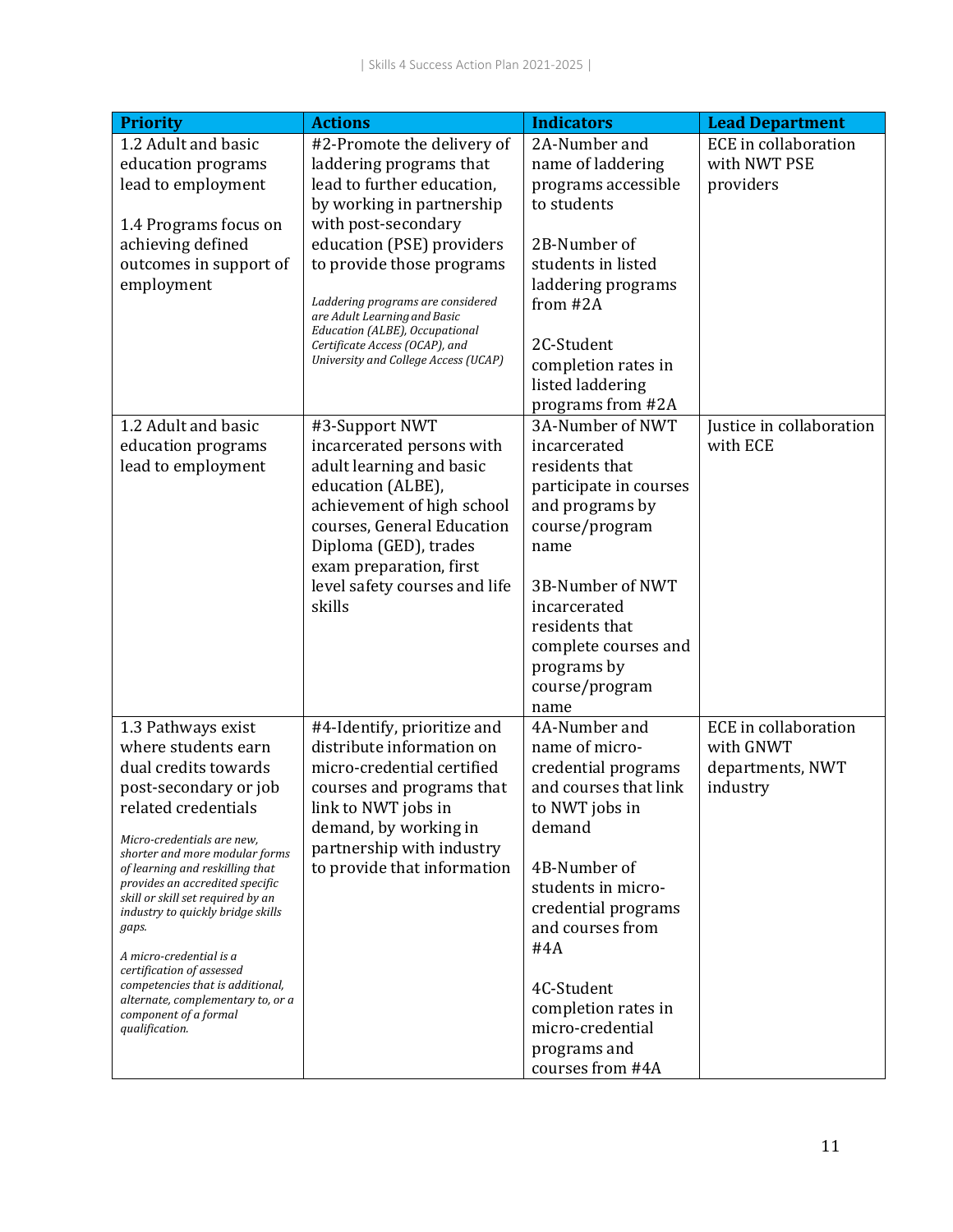| <b>Priority</b>        | <b>Actions</b>                    | <b>Indicators</b>                      | <b>Lead Department</b> |
|------------------------|-----------------------------------|----------------------------------------|------------------------|
| 1.5 Programs build     | #5-Promote Science,               | 5A - Number of                         | ECE                    |
| long-term capacity for | Technology, Engineering,          | <b>STEM</b> centered                   |                        |
| existing and emerging  | and Math (STEM)                   | courses focused on a                   |                        |
| northern economic      | curriculum throughout             | Northern context                       |                        |
| opportunities          | Junior Kindergarten to            | throughout grades                      |                        |
|                        | grade twelve (JK-12) to           | JK-9, that promote                     |                        |
|                        | increase the number of            | access to advanced                     |                        |
|                        | students pursuing                 | STEM-related                           |                        |
|                        | advanced STEM-related             | courses in high                        |                        |
|                        | courses at the high school        | school                                 |                        |
|                        | level, in preparation for         |                                        |                        |
|                        | opportunities in the<br>workforce | 5B - Number of<br>students enrolled in |                        |
|                        |                                   | advanced STEM-                         |                        |
|                        |                                   | related courses at the                 |                        |
|                        |                                   | high school level                      |                        |
|                        |                                   | (grades 10-12),                        |                        |
|                        |                                   | beyond those                           |                        |
|                        |                                   | required for                           |                        |
|                        |                                   | graduation                             |                        |
|                        |                                   |                                        |                        |
|                        |                                   | 5C - Completion rate                   |                        |
|                        |                                   | of students enrolled                   |                        |
|                        |                                   | in advanced STEM-                      |                        |
|                        |                                   | related courses at the                 |                        |
|                        |                                   | high school level,                     |                        |
|                        |                                   | beyond those                           |                        |
|                        |                                   | required for                           |                        |
|                        |                                   | graduation                             |                        |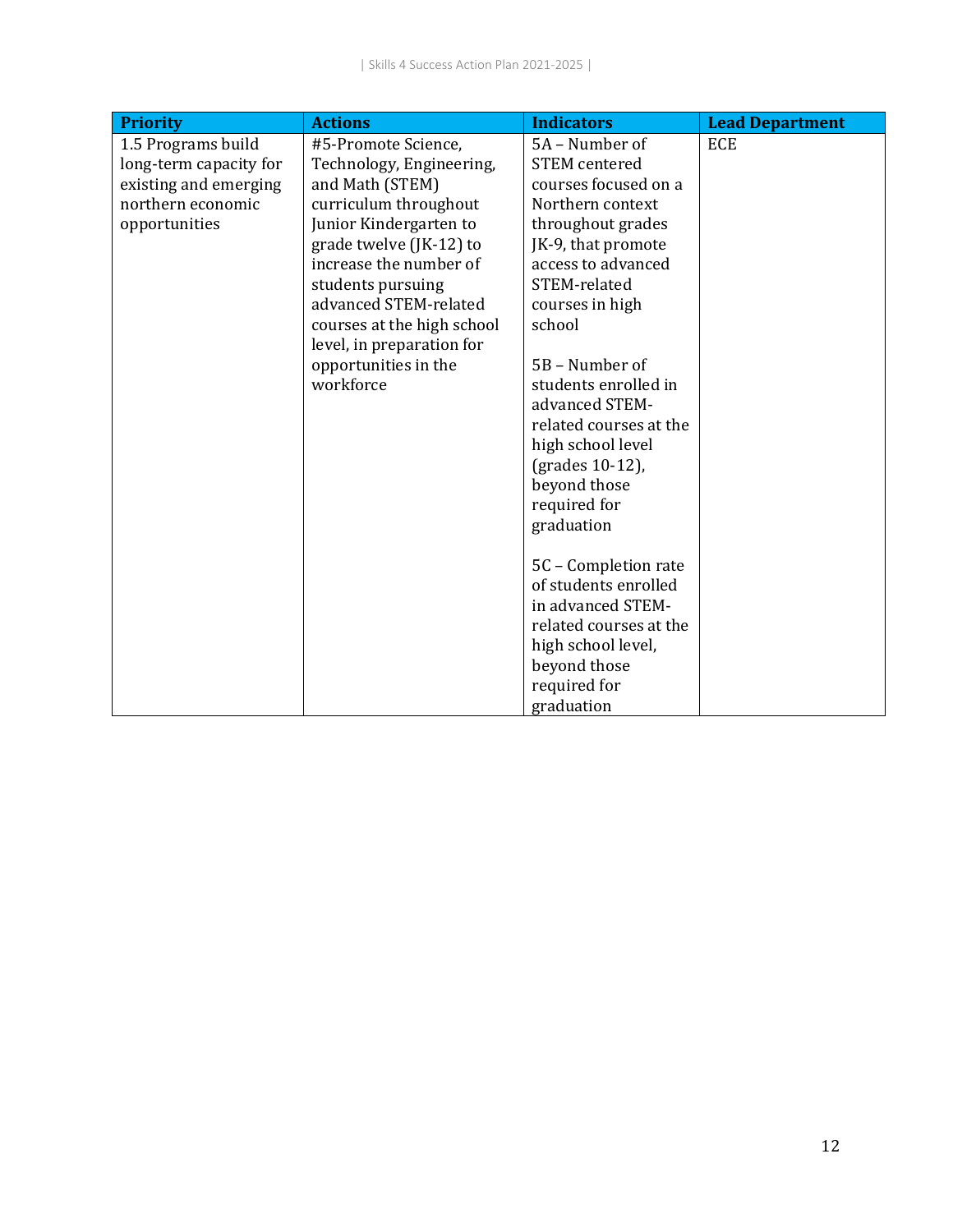|                                                                                                             | Goar #2: Education and employment gaps bridged through targeted supports                                                                                                                                                                                                                                       |                                                                                                       |                                             |
|-------------------------------------------------------------------------------------------------------------|----------------------------------------------------------------------------------------------------------------------------------------------------------------------------------------------------------------------------------------------------------------------------------------------------------------|-------------------------------------------------------------------------------------------------------|---------------------------------------------|
| <b>Priority</b>                                                                                             | <b>Actions</b>                                                                                                                                                                                                                                                                                                 | <b>Indicators</b>                                                                                     | <b>Lead Department</b>                      |
| 2.1 Partners work together<br>to streamline the delivery of                                                 | #6-Build capacity of<br>external partners by                                                                                                                                                                                                                                                                   | 6A-Number and<br>name of GNWT                                                                         | <b>ECE</b> in collaboration<br>with Finance |
| career development<br>supports and services                                                                 | providing access to career<br>development supports and                                                                                                                                                                                                                                                         | career development<br>supports and                                                                    |                                             |
| External partners are Indigenous<br>Governments and Organizations,<br>industry leaders, employers, not-for- | services<br>Examples may include: resume writing                                                                                                                                                                                                                                                               | services available to<br>external partners                                                            |                                             |
| profit organizations, education and<br>training providers, etc.                                             | support, mock interviewing,<br>understanding competencies, and<br>learning about GNWT recruitment<br>initiatives as well as discussing NWT<br>Job profiles and Jobs in Demand.<br>Career fairs, symposiums and Regional<br>Training Partnerships are examples of<br>how this will be implemented.              | 6B-Number of GNWT<br>external partners<br>receiving career<br>development<br>supports and<br>services |                                             |
| 2.2 People have supports<br>and incentives to increase                                                      | #7-Increase the use of<br>developmental programs                                                                                                                                                                                                                                                               | 7A-Number of GNWT<br>employees by                                                                     | Finance in<br>collaboration with            |
| competencies and improve                                                                                    | within GNWT departments                                                                                                                                                                                                                                                                                        | program and                                                                                           | <b>GNWT</b> departments                     |
| individual well-being and<br>employability to move into                                                     | to ladder employees and<br>new graduates into more                                                                                                                                                                                                                                                             | department in<br>developmental                                                                        |                                             |
| available jobs                                                                                              | advanced positions in their                                                                                                                                                                                                                                                                                    | programs                                                                                              |                                             |
|                                                                                                             | field of study                                                                                                                                                                                                                                                                                                 | 7B-Completion rate                                                                                    |                                             |
|                                                                                                             | Developmental programs may include<br>but are not limited to: developmental<br>transfer assignments, gateway<br>programs, management development<br>program, Indigenous targeted<br>programs, etc.<br>Example: engineering graduates<br>advance from engineer-in-training to<br>Professional Engineer, then to | of GNWT employees<br>in developmental<br>programs by<br>program name                                  |                                             |
| 2.2 People have supports                                                                                    | permanent hire as junior officer<br>#8-Improve the quality of                                                                                                                                                                                                                                                  | 8A-Number of                                                                                          | <b>ECE</b>                                  |
| and incentives to increase                                                                                  | career and education                                                                                                                                                                                                                                                                                           | students requesting                                                                                   |                                             |
| competencies and improve<br>individual well-being and                                                       | advising services for NWT<br>secondary students                                                                                                                                                                                                                                                                | advising sessions<br>with Career and                                                                  |                                             |
| employability to move into                                                                                  |                                                                                                                                                                                                                                                                                                                | <b>Education Advisors</b>                                                                             |                                             |
| available jobs                                                                                              |                                                                                                                                                                                                                                                                                                                | (CEAs) Career                                                                                         |                                             |
|                                                                                                             |                                                                                                                                                                                                                                                                                                                | Development Officers<br>(CDOS)                                                                        |                                             |
|                                                                                                             |                                                                                                                                                                                                                                                                                                                | 8B-Number of                                                                                          |                                             |
|                                                                                                             |                                                                                                                                                                                                                                                                                                                | students receiving                                                                                    |                                             |
|                                                                                                             |                                                                                                                                                                                                                                                                                                                | advising sessions<br>from CEAs and CDOs                                                               |                                             |
|                                                                                                             |                                                                                                                                                                                                                                                                                                                | 8C-Results of CEA                                                                                     |                                             |
|                                                                                                             |                                                                                                                                                                                                                                                                                                                | and CDO student                                                                                       |                                             |
|                                                                                                             |                                                                                                                                                                                                                                                                                                                | satisfaction surveys                                                                                  |                                             |

### **Goal #2: Education and employment gaps bridged through targeted supports**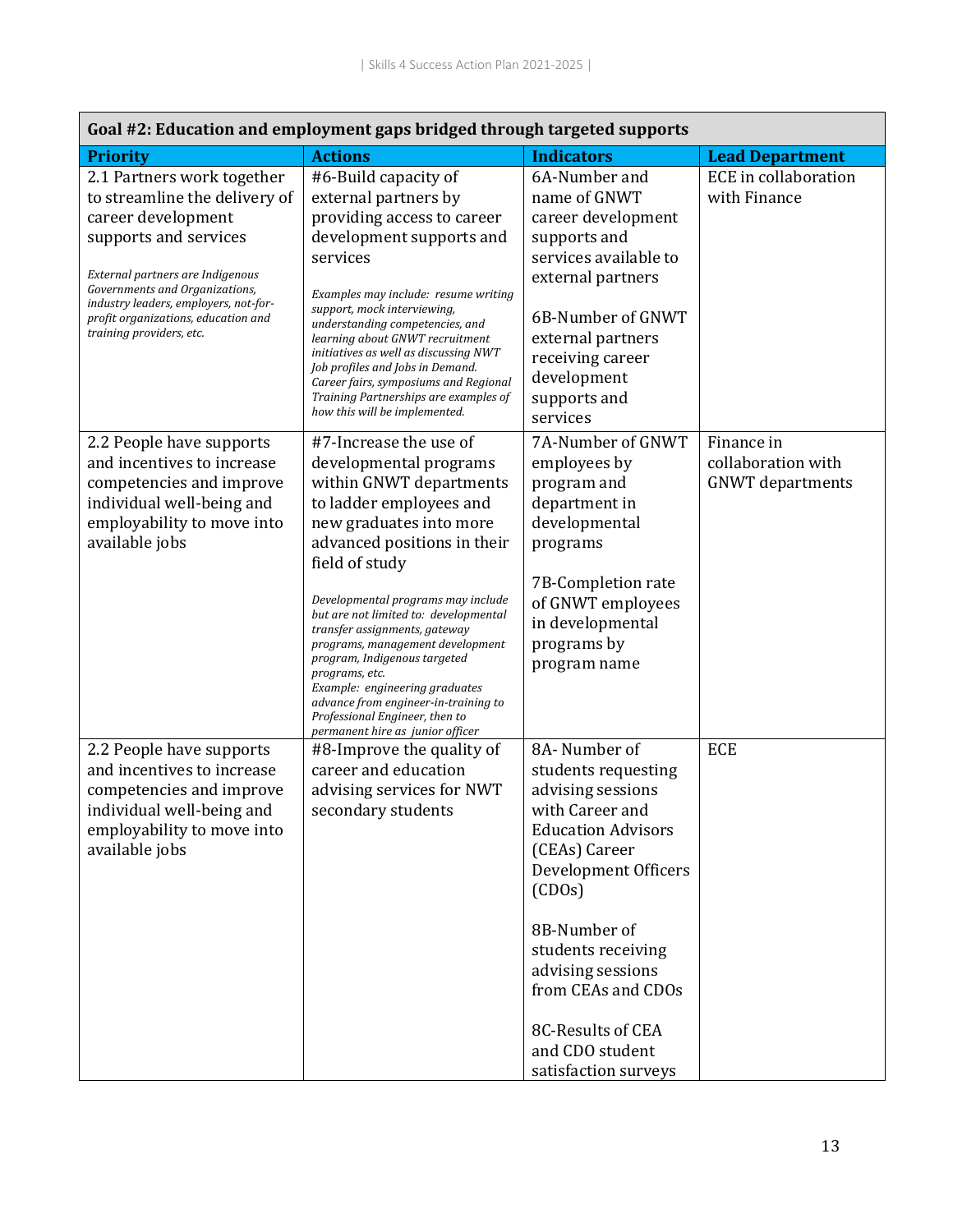| <b>Priority</b>             | <b>Actions</b>                                                         | <b>Indicators</b>                       | <b>Lead Department</b>  |
|-----------------------------|------------------------------------------------------------------------|-----------------------------------------|-------------------------|
| 2.3 People are supported    | #9 Introduce targeted                                                  | 9A - List of new                        | <b>ECE</b>              |
| through post-secondary      | incentives under the                                                   | targeted incentives                     |                         |
| education to develop skills | <b>Student Financial</b>                                               | for PSE programs                        |                         |
| that lead to employment     | Assistance program to                                                  |                                         |                         |
|                             | increase post-secondary                                                | 9B - Number of SFA                      |                         |
|                             | student enrolment in                                                   | students enrolled in                    |                         |
|                             | programs that are linked to<br>the most in-demand NWT                  | programs noted in<br>9A by each program |                         |
|                             | jobs                                                                   |                                         |                         |
|                             |                                                                        | 9C-Student                              |                         |
|                             |                                                                        | completion rates for                    |                         |
|                             |                                                                        | programs noted in                       |                         |
|                             |                                                                        | 9A by program                           |                         |
|                             |                                                                        |                                         |                         |
|                             |                                                                        | 9D-Total dollar                         |                         |
|                             |                                                                        | amounts of targeted                     |                         |
|                             |                                                                        | non-repayable<br>incentives listed in   |                         |
|                             |                                                                        | #9A provided to SFA                     |                         |
|                             |                                                                        | students per                            |                         |
|                             |                                                                        | academic year                           |                         |
|                             |                                                                        |                                         |                         |
| 2.4 Employers are           | #10-Increase the use of on-                                            | 10A-Number of                           | Within GNWT-            |
| supported through           | the-job learning                                                       | GNWT employees by                       | Finance in              |
| partnerships and incentives | opportunities within and                                               | department in on-                       | collaboration with      |
| to hire and train NWT       | outside the GNWT to                                                    | the-job learning                        | <b>GNWT</b> departments |
| residents                   | support education and skill                                            | opportunities                           |                         |
|                             | attainment for NWT jobs in                                             |                                         | Outside GNWT - ECE      |
|                             | demand                                                                 | 10B-Number of                           |                         |
|                             | Learning opportunities may include                                     | employers that<br>receive support from  |                         |
|                             | but are not limited to: mentorships, co-                               | GNWT for on-the-job                     |                         |
|                             | ops, practicums, internships, casual<br>and summer student employment. | learning                                |                         |
|                             |                                                                        | opportunities and                       |                         |
|                             |                                                                        | opportunities that                      |                         |
|                             |                                                                        | NWT employers are                       |                         |
|                             |                                                                        | providing                               |                         |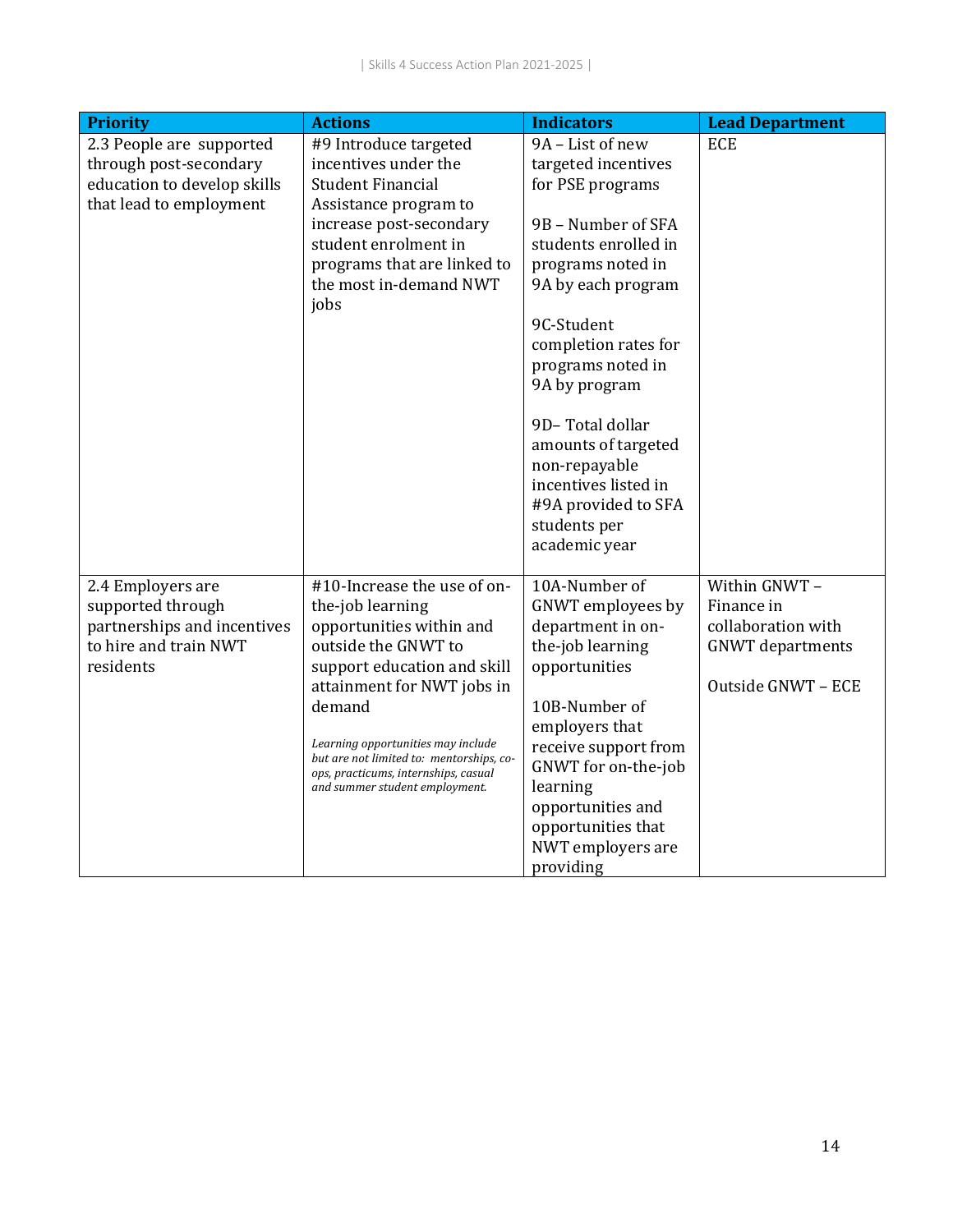| Goal #3: Growth of the NWT workforce through partnerships                                                                      |                                                                                                                                                 |                                                                                                                                                                                                                                                                                                                                                                                                                                                                                                                                                                                                                      |                                                                          |
|--------------------------------------------------------------------------------------------------------------------------------|-------------------------------------------------------------------------------------------------------------------------------------------------|----------------------------------------------------------------------------------------------------------------------------------------------------------------------------------------------------------------------------------------------------------------------------------------------------------------------------------------------------------------------------------------------------------------------------------------------------------------------------------------------------------------------------------------------------------------------------------------------------------------------|--------------------------------------------------------------------------|
| <b>Priority</b>                                                                                                                | <b>Actions</b>                                                                                                                                  | <b>Indicators</b>                                                                                                                                                                                                                                                                                                                                                                                                                                                                                                                                                                                                    | <b>Lead Department</b>                                                   |
| 3.1 NWT residents are<br>provided opportunity for<br>education and skills training<br>to enter and advance in the<br>workplace | #11-Work with federal and<br>territorial partners to<br>provide trades pathways,<br>including pre-trades and<br>trades awareness<br>programming | 11A-Amount of<br><b>Employment</b> and<br>Social Development<br>Canada funding<br>secured under<br>federal Skills for<br>Success initiative<br>11B-Number of pre-<br>trades programs<br>offered in NWT<br>communities by<br>community<br>11C-Number of<br>participants in pre-<br>trades programs by<br>community<br>11D-Number of<br>trades awareness<br>programs offered in<br>communities by<br>community<br>11E-Number of<br>participants in trades<br>awareness programs<br>by region<br>11F-Number of grade<br>9-12 students in<br><b>Trades Awareness</b><br>Program that<br>continue onto trades<br>training | ECE in partnership<br>with Aurora College<br>and NWT Literacy<br>Council |
|                                                                                                                                |                                                                                                                                                 |                                                                                                                                                                                                                                                                                                                                                                                                                                                                                                                                                                                                                      |                                                                          |
|                                                                                                                                |                                                                                                                                                 |                                                                                                                                                                                                                                                                                                                                                                                                                                                                                                                                                                                                                      |                                                                          |
|                                                                                                                                |                                                                                                                                                 |                                                                                                                                                                                                                                                                                                                                                                                                                                                                                                                                                                                                                      |                                                                          |
|                                                                                                                                |                                                                                                                                                 |                                                                                                                                                                                                                                                                                                                                                                                                                                                                                                                                                                                                                      |                                                                          |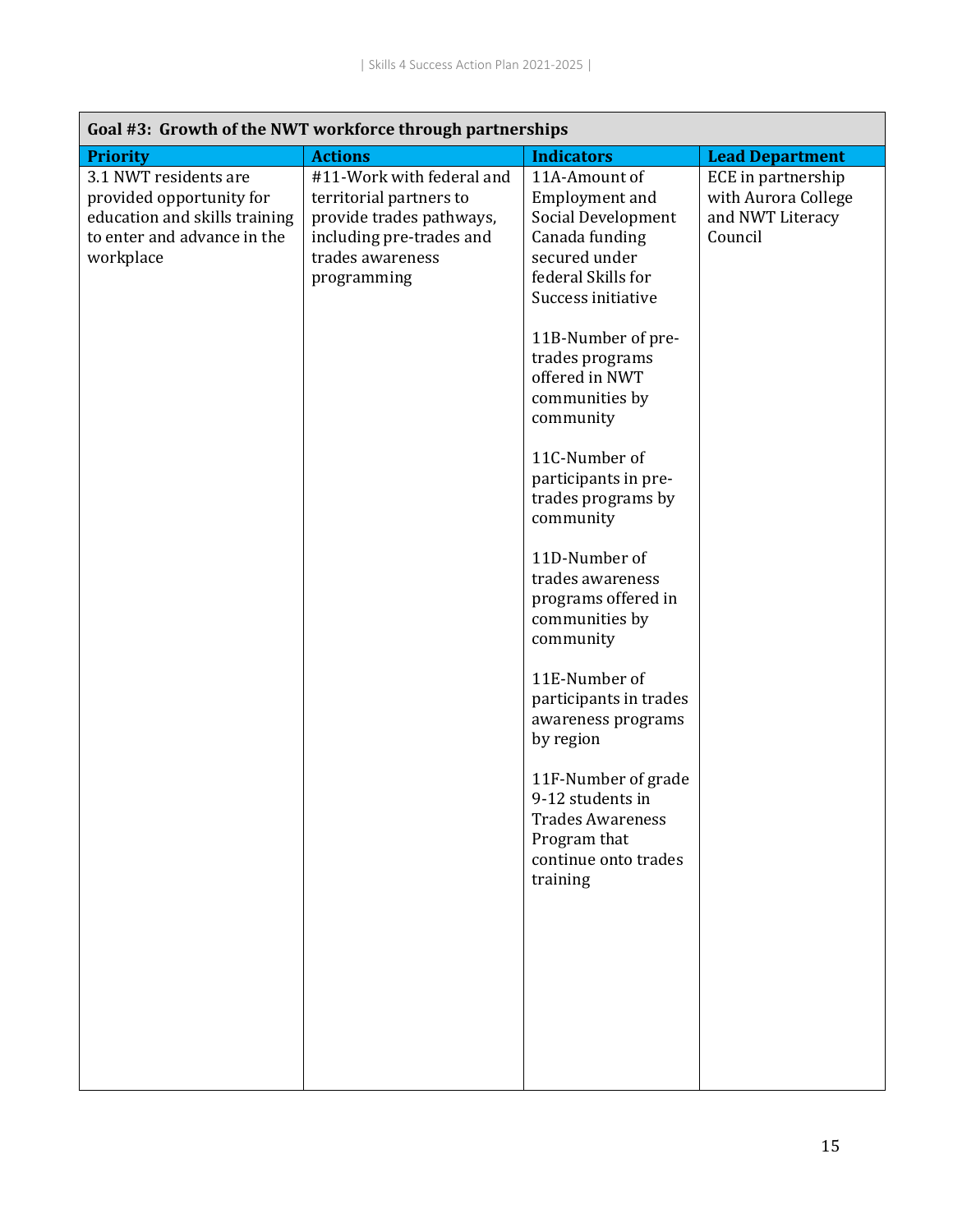| <b>Priority</b>                                                                                                                                                                                                                             | <b>Actions</b>                                                                                                                                                                                                                    | <b>Indicators</b>                                                                                                                                                                                                                                                                                                                                                                                | <b>Lead Department</b>                      |
|---------------------------------------------------------------------------------------------------------------------------------------------------------------------------------------------------------------------------------------------|-----------------------------------------------------------------------------------------------------------------------------------------------------------------------------------------------------------------------------------|--------------------------------------------------------------------------------------------------------------------------------------------------------------------------------------------------------------------------------------------------------------------------------------------------------------------------------------------------------------------------------------------------|---------------------------------------------|
| 3.1 NWT residents are<br>provided opportunity for<br>education and skills training<br>to enter and advance in the<br>workplace                                                                                                              | #12-Introduce, in<br>partnership with<br>employers and<br>communities, additional<br>options in the<br>Apprenticeship program<br>that provide apprentices<br>with flexible on-the-job<br>training, mentorship and<br>supervision. | 12A-Number of<br>employers utilizing<br>alternative options<br>for apprenticeship<br>training<br>12B-Number of<br>apprentices by trade<br>who have found<br>employment through<br>alternative options<br>for apprenticeship<br>training                                                                                                                                                          | <b>ECE</b>                                  |
| 3.2 The NWT's resident<br>labour force is the primary<br>focus of recruitment and<br>retention initiatives<br>3.3 New graduates, skilled<br>workers and professionals<br>are provided with<br>incentives and supports to<br>stay in the NWT | #13-Identify and consider<br>options for the inclusion of<br>new employment and<br>training opportunities for<br>local and NWT residents in<br>large GNWT contracts                                                               | 13A-Number and<br>percent of large<br><b>GNWT</b> contracts that<br>identify inclusion of<br>employment and<br>training<br>opportunities<br>13B-Number of<br>contracts in 15A that<br>fulfill employment<br>and training<br>provisions<br>13C-Number of<br>NWT residents that<br>participated in the<br>contracts stated<br>above that related to<br>employment and<br>training<br>opportunities | Finance with support<br>from Infrastructure |
| 3.4 In-demand and hard to<br>fill positions are targeted<br>for recruitment outside the<br>NWT when needed                                                                                                                                  | #14-Increase the number<br>of nominations issued<br>under the NWT Nominee<br>Program to fill in-demand<br>and hard to fill positions<br>and to better respond to<br>NWT labour market needs                                       | 14A- NWT Nominee<br>Program streams<br>that support jobs in<br>demand<br>14B-Number of<br>nominations issued<br>under each stream<br>for jobs in demand by<br>job category                                                                                                                                                                                                                       | <b>ECE</b>                                  |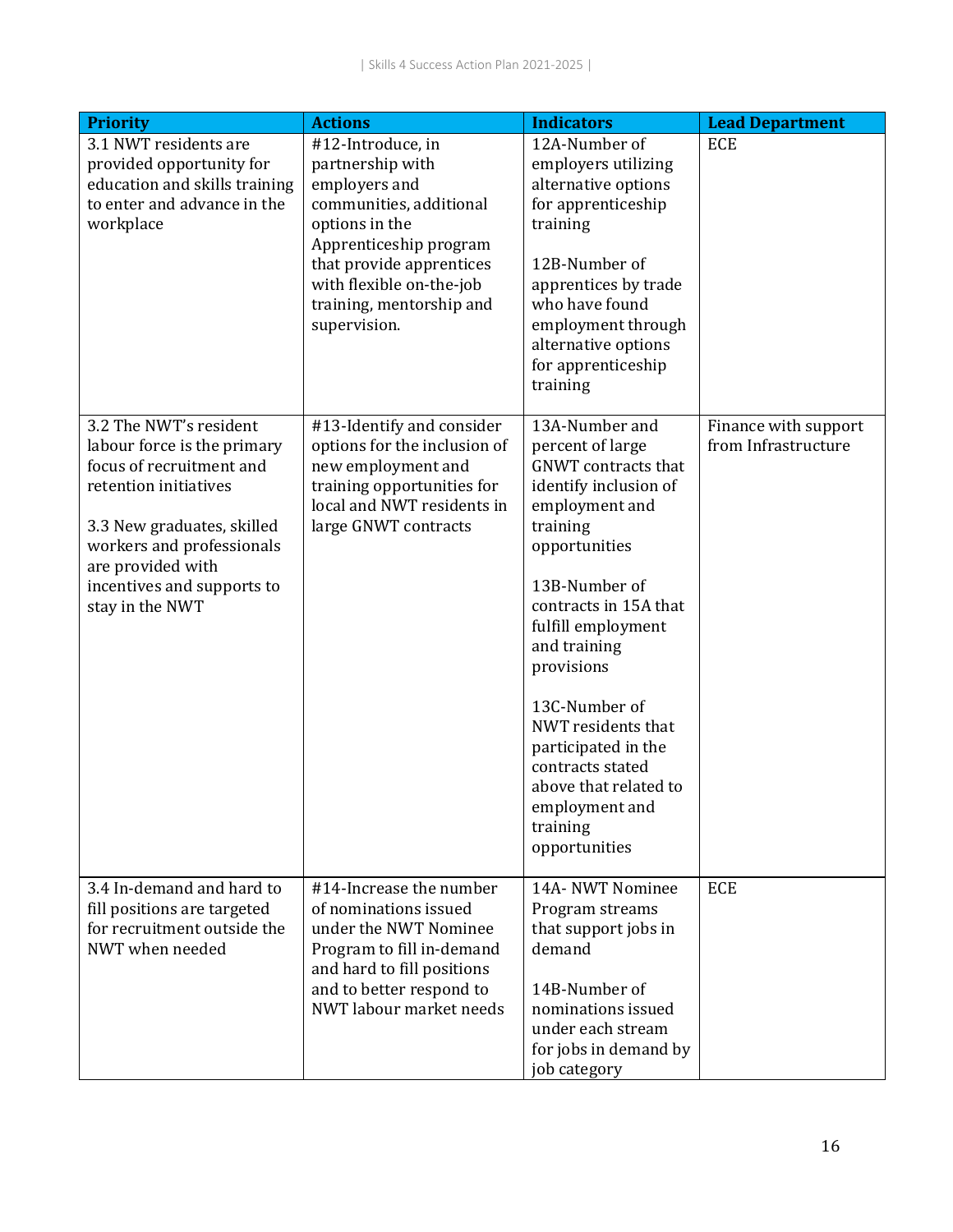| Goal #4: Improved decision making with access to relevant labour market information                                        |                                                                                                                      |                                                                                                                                                                                                         |                        |
|----------------------------------------------------------------------------------------------------------------------------|----------------------------------------------------------------------------------------------------------------------|---------------------------------------------------------------------------------------------------------------------------------------------------------------------------------------------------------|------------------------|
| <b>Priority</b>                                                                                                            | <b>Actions</b>                                                                                                       | <b>Indicators</b>                                                                                                                                                                                       | <b>Lead Department</b> |
| 4.1 There is improved<br>awareness of labour market<br>information (LMI) and its<br>value                                  | #15-Develop and distribute<br>job profiles with pathways<br>for NWT jobs in demand                                   | 15A-Number of job<br>profiles created on<br><b>ECE</b> website                                                                                                                                          | <b>ECE</b>             |
|                                                                                                                            |                                                                                                                      | 15B-Number of ECE<br>website visits by job<br>profile                                                                                                                                                   |                        |
| 4.2 Information on career,<br>education and training<br>opportunities, programs<br>and supports is easy to find<br>and use | #16-Annually review and<br>update the GNWT<br>inventory of training,<br>employment readiness and<br>support programs | 16A-Number of<br>training, employment<br>readiness and<br>support programs<br>available on ECE<br>website linked to<br>program information<br>16B-Number of ECE<br>website visits for<br>inventory info | <b>ECE</b>             |
| 4.3 Labour market<br>information (LMI) and data<br>is maintained, analyzed and<br>shared among stakeholders                | #17-Provide updated NWT<br>LMI data on ECE website                                                                   | 17A-Number of visits<br>for NWT LMI                                                                                                                                                                     | <b>ECE</b>             |